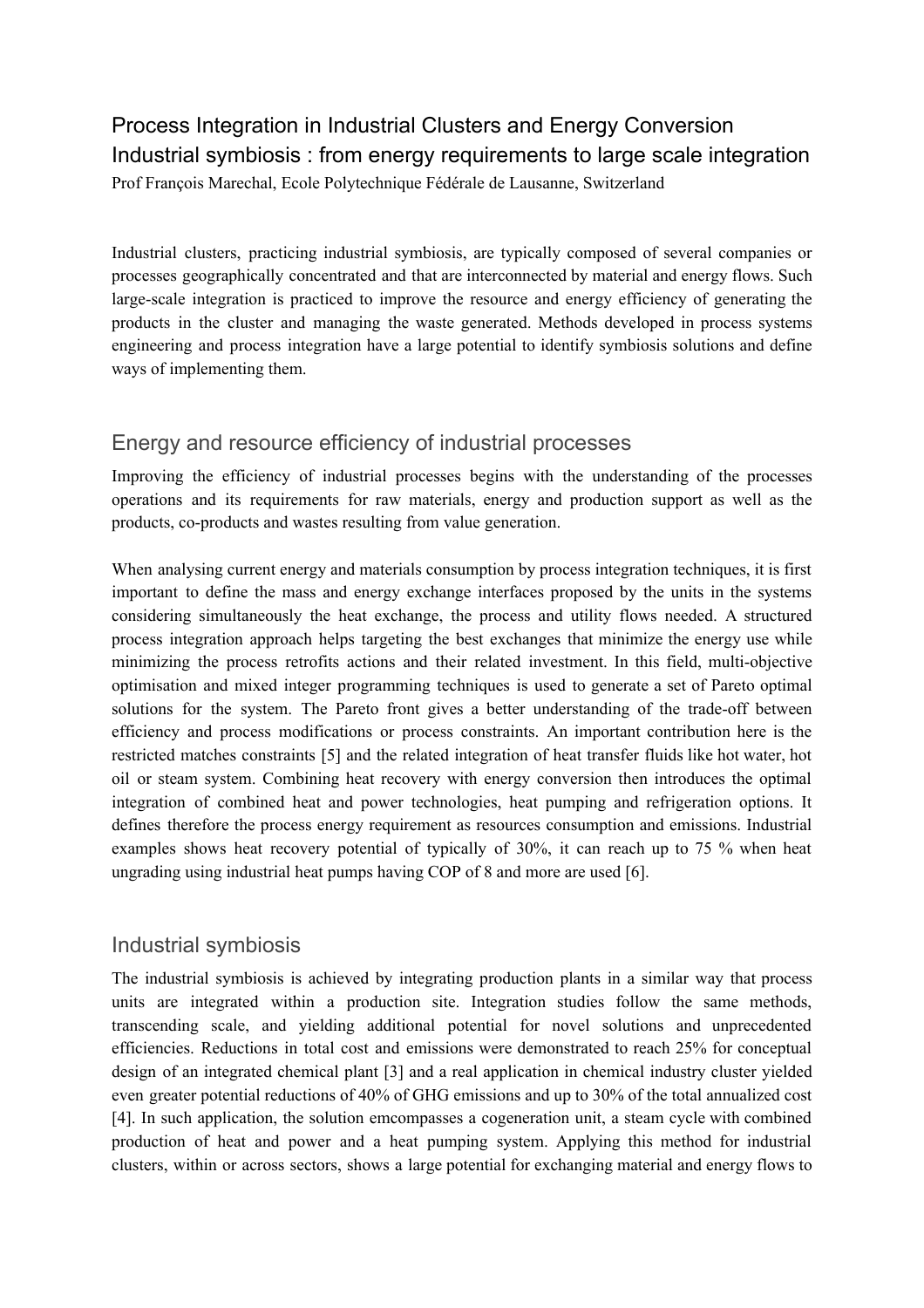reach new optimal designs and operating conditions. Integrated approaches considering the simultaneous savings of water and energy between different plants is another dimension of the industrial symbiosis. An application in a kraft mill in Canada showed more than 41% reduction in water consumption (including cooling water) with a 19% reduction in low pressure steam consumption [1].

### Large scale integration

Extending the system boundaries to the surrounding urban system is the last contribution of the process integration. In cities with the needs for heating, the idea is to use the building stock as the heat sink of the waste heat of the processes after heat recovery. This comes in competition with waste heat recovery by electricity generation. The difficulty is the integration of the intermittency of the demand and the proper understanding of the system integration to combine waste heat recovery and heat pumping solutions together with district heating applications.

### Integrating renewable energy sources.

#### Solar sources

The integration of solar heat or solar photovoltaic electricity in industrial processes, reveals the difficulty of the energy management with the intermittency of the renewable energy sources. PI methods using optimisation methods have then to be used since the question is now not only to realise the heat recovery, but to size also the optimal solar system and the corresponding storage equipment considering the yearly and daily variations. An industrial-scale dairy plant has been studied in [2] by applying PI techniques considering heat pumping and mechanical vapor recompression together with maximum heat recovery together solar system integration. The potential greenhouse gas (GHG) emission reductions reaches 60% while reducing the total annualized cost by 25%. The combined use of the solar and heat pumping system [2] even more drastically reduces the GHG emissions reaching a total of 90% while minimizing the solar collector area and therewith the investment cost. Similar potentials are expected in much of the food and beverage sector with additional application possible in other low- and medium- temperature processes.

#### Biomass sources

The use of biomass as a heat source can be considered to supply the process needs after heat recovery and heat pump integration. If biomass boilers is one solution, the process integration also shows that biomass conversion processes can also be considered. For example, the production of synthetic natural gas from wood is an exothermic process that cogenerates 67% of biofuels and 13% of useful heat with a temperature above 300 °C. This heat is compatible with a lot of industrial processes. The PI then shows that not only the process needs can be supplied by biomass but it is at the same time producing biofuel for the transportation sector. Compared to a natural boiler, the integrated process proposed here leads by substitution to 133% of the CO2 emissions [7].